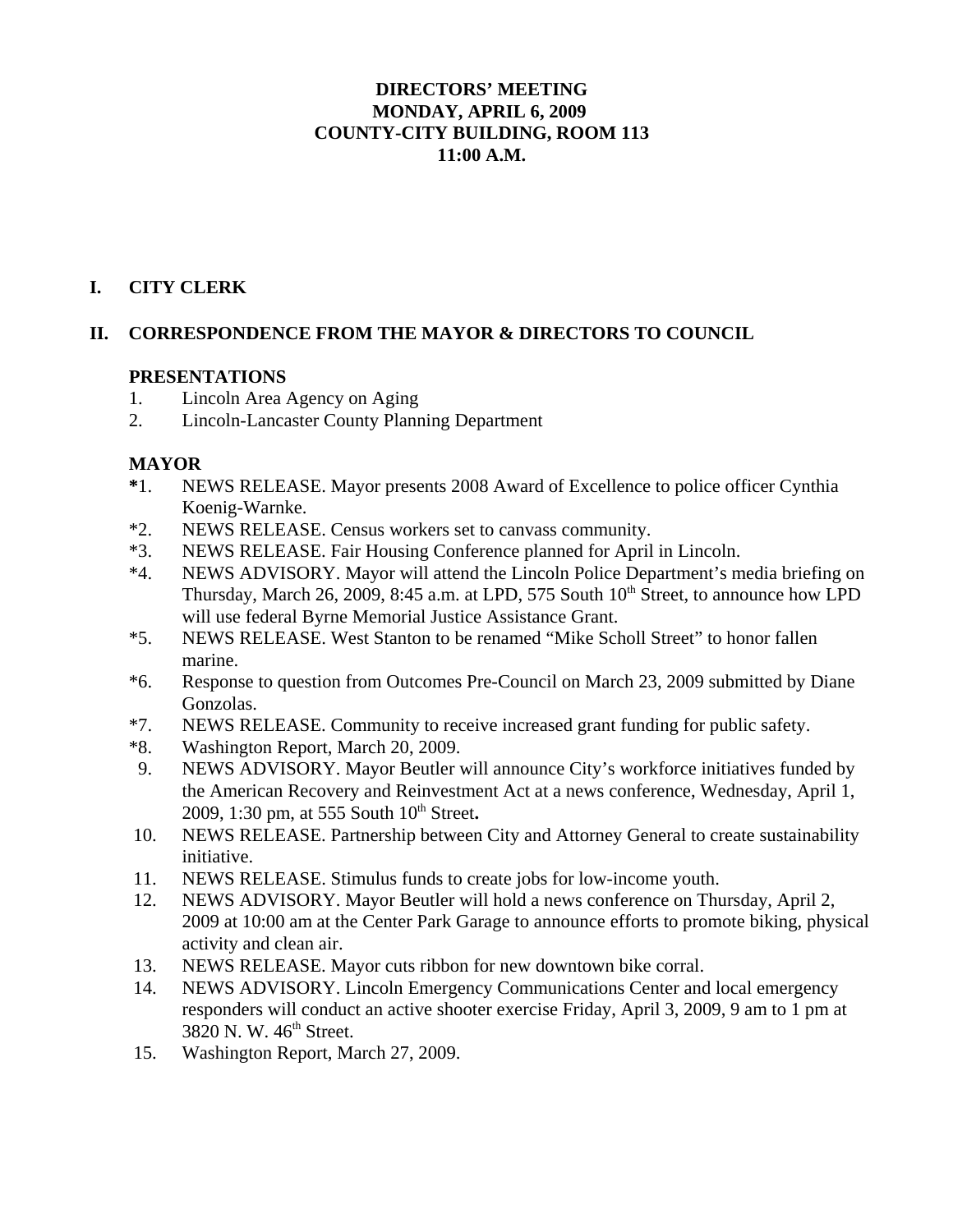#### **DIRECTORS:**

#### **BUILDING AND SAFETY**

\*1. Response to Mike Terrell on the removal of campaign signs for Mr. John Haltom.

#### **CITY LIBRARIES**

- 1. Bennett Martin Public Library to host bilingual "Prime Time Family Reading Time" starting on April 4, 2009.
	- a) NEWS RELEASE. Prime Time Reading Program Returns to Lincoln.

#### **FINANCE/BUDGET**

- \*1. March sales tax reports reflecting January activity:
	- a) Actual compared to projected sales tax collections;
	- b) Gross sales tax collections (with refunds added back in), 2003-2004 through 2008- 2009;
	- c) Sales tax refunds, 2003-2004 through 2008-2009; and
	- d) Net sales tax collections, 2003-2004 through 2008-2009.

#### **FINANCE/TREASURER**

\*1. Monthly City cash report and pledged collateral statement as of February 28, 2009.

#### **PLANNING**

1. The March 2009 Planning Department newsletter has been posted to the planning web page.

#### **PLANNING COMMISSION FINAL ACTION**

- \*1. Special Permit No. 09003. On-sale alcohol, 5800 Cornhusker Highway. Resolution No. PC-01159.
- \*2. Use Permit No. 105A. Expansion of commercial floor area, No. 84<sup>th</sup> and Holdrege Streets. Resolution No. PC-01160.

#### **PUBIC WORKS & UTILITIES**

 1. Assurity Redevelopment Agreement Memo from Greg MacLean, Public Works & Utilities Director.

## **III. COUNCIL RFI'S & CITIZENS CORRESPONDENCE TO INDIVIDUAL COUNCIL MEMBERS**

#### **JONATHAN COOK**

\*1. Letter from Carolyn and Dave Nelson stating reasons to keep the South Branch Library open.

#### **ROBIN ESCHLIMAN**

- \*1. Letter from Darrel and Isabel Diedrichs, retired, requesting the Bethany Library be kept open. Possibly shorten the hours or open on fewer days.
- \*2. Letter from Linda Rizbe giving reasons to keep the Bethany Library open, with background of Bethany Library use.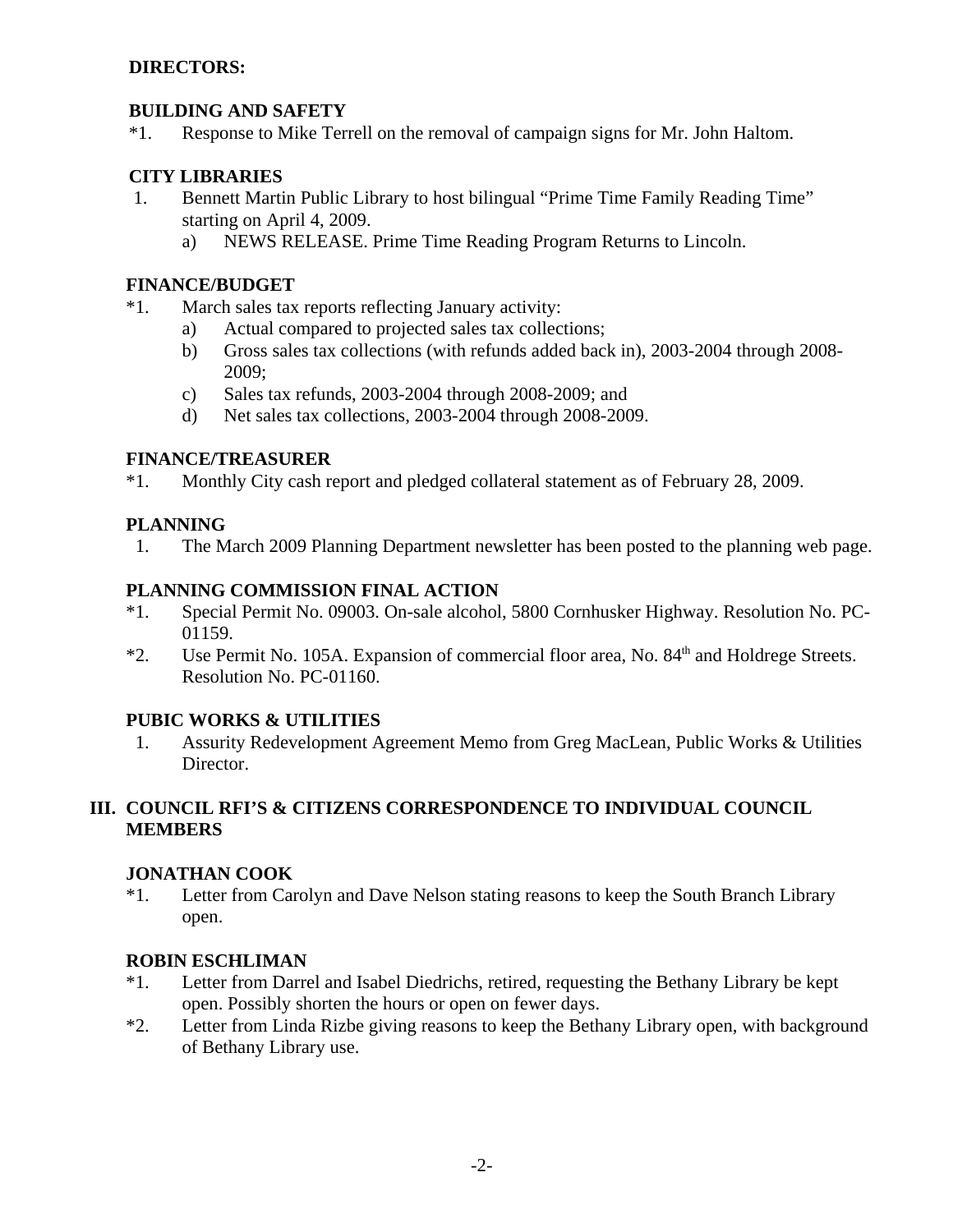## **DAN MARVIN**

 1. The Arbor Day Foundation Recognizes 147 Utilities with Tree Line USA Honors. Lincoln Electric System honored.

## **KEN SVOBODA**

\*1. Letter from Barb requesting fund be provided for the Lincoln Municipal Bank and the Arts Programs. Attending the Municipal Band concerts since 1993, which are enjoyable for young and old alike.

## **IV. CORRESPONDENCE FROM CITIZENS TO COUNCIL**

- \*1. Email from Melissa M. Mosier. Concerned with the possible closing of two Lincoln City Library branches. Consider all alternatives such as community members willing to staff the branches as volunteers.
- \*2. Email from Mark Terrell on Dr. John's campaign signs. (Refer to reply under Building and Safety)
- \*3. Email from Ardiss Cederholm. Do not cut funding to the Lincoln Arts Council, including the Lincoln Municipal Band which is largely attended and supported by the community.
- \*4. Letter to Council on dangerous driving situations at some drive-in restaurants in Lincoln. (Each Council member received individual letter)
- 5. Email from Wanda F. Maier. City Police set speed trap which has nothing to do with safety.
- 6. Correspondence from Pat Tetreault. Do not close the Bethany and South Street Libraries and pools. Impacts people with the least the most and also impacts quality of life and neighborhoods.
- 7. Email from Janeen Ward. Do keep the South Branch Library open. Libraries are important to vibrant communities.
- 8. Email from Michael Loll listing reasons to keep the Bethany Library open. Interesting we can spend millions on a new jail and on researching a downtown convention center but think of closing community libraries.
- 9. Memo from Jeff Klintberg. Support the Lincoln Municipal Band funding, or if possible increase funding.
- 10. Email from James L. Ferguson. All citizens should return to and share the principles of our nation's foundation.
- 11. Email from Josh Hayes. Do not tear down Bethany Library. Used frequently and if destroyed would affect everyone in the City.
- 12. Email from Ben Ferguson. Return to many of our nation's principles which have been forgotten, ignored, or dismissed.
- 13. Letter from Jack Mulligan, SWT Energy, Inc. Regarding solar and wind applications for energy production.
- 14. Letter from Carol Zanetti. Please find a way not to close the South Branch and Bethany Libraries. With families feeling the economic crunch the South Branch serves a diverse segment of our community. (Each Council member received individual letter on April 2, 2009)

# **V. ADJOURNMENT**

## **\* Held Over from 03/30/09**

W:\FILES\CITYCOUN\WP\DA040609.wpdmmm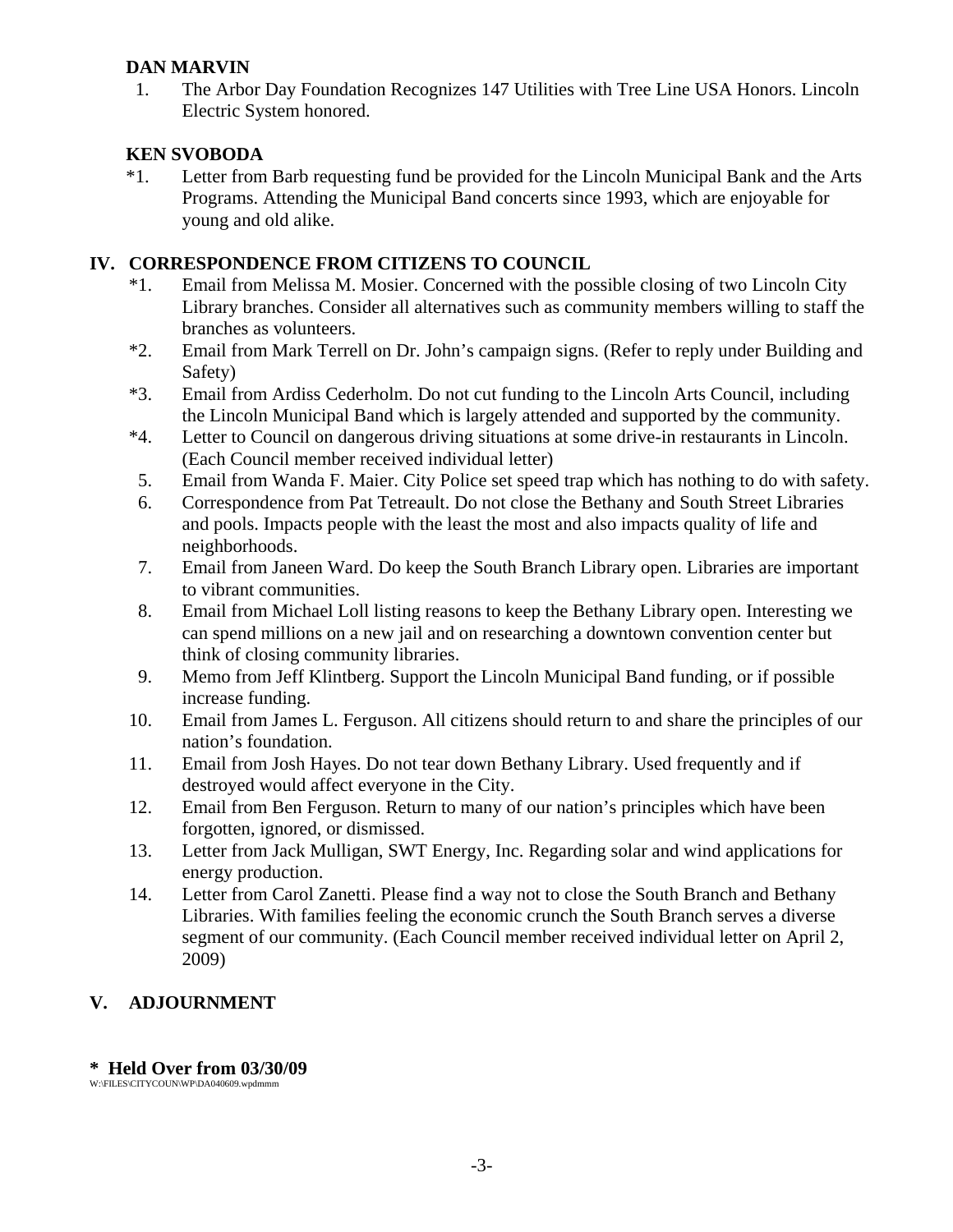#### **DIRECTORS' MEETING MINUTES MONDAY, APRIL 6, 2009 11:00 a.m. COUNTY/CITY BUILDING CONFERENCE ROOM 113**

**Council Members Present:** Robin Eschliman, Chair; Doug Emery, Vice-Chair; Ken Svoboda, Dan Marvin, John Spatz, Jon Camp, Jonathan Cook

**Others Present:** Rick Hoppe, Denise Pearce, Mayor's Office; City Clerk Joan Ross; John Hendry, City Attorney; June Pederson, Aging Director; Marvin Krout, Planning Director; and Tammy Grammer, City Council Secretary

Ms. Eschliman opened the meeting at 11:05 a.m.

Location Announcement of the Nebraska Open Meetings Act: A Copy of the Nebraska Open Meetings Act is Located on the Wall at the Rear of this Room.

## **I. CITY CLERK -**

City Clerk Joan Ross stated first on their Agenda today they have a presentation by Police Chief Tom Casady on the 2009 Justice Assistance Grant which they do every year.

Items 8 through 13 are all interrelated, so she will read them all together into the record. For Item 13 they have a Motion-To-Amend #1 which deals with exhibits. *[#8, 09R-47, Approving the Phase I Antelope Valley Parkway Plaza Triangle Redevelopment Agreement between the City and Assurity Life Insurance Company relating to the redevelopment of property generally located between the future Antelope Valley Parkway and Future Union Plaza, and Q and R Streets in East Downtown Lincoln.; #9, 09-37, Vacation 09001 - Application of the Joint Antelope Valley Authority and Assurity Life Insurance Co. to vacate 20th Street between S and Q Street; 21st Street between R and Q Streets; R Street between proposed Antelope Valley Parkway and 21st Street; S Street between proposed Antelope Valley Parkway and 20th Street; a portion of the east-west alley, Block 4, Lincoln Driving Park Company's 2nd Subdivision; and the east-west alley in Block 7 and 8, Kinney's O Street Addition, and retaining title in the City of Lincoln.; #10, 09-38, Authorizing the issuance of a tax allocation bond with a total not to exceed \$7.2 million for the City of Lincoln, Phase I Antelope Valley Parkway Plaza Triangle Redevelopment Project.; #11, 09-41, Approving a Lease Agreement between the City and Neighborhoods, Inc. dba NeighborWorks Lincoln for the property located in Block 1 and 3, Deerfield Subdivision, including the old Carnegie Library and associated parking at 2121 N. 27th Street for a 13 month term.; #12, 09R-48, Approving the Antelope Village Project Redevelopment Agreement between the City and Neighborhoods, Inc. dba NeighborWorks Lincoln, relating to the redevelopment of property generally located between P and Q, 23rd and 24th Streets.; and #13, 09R-49, Approving the Matt Talbot Kitchen and Outreach Project Redevelopment Agreement between the City and Matt Talbot Kitchen and Outreach, Inc. relating to the redevelopment of property generally located at 2121 N. 27th Street.]*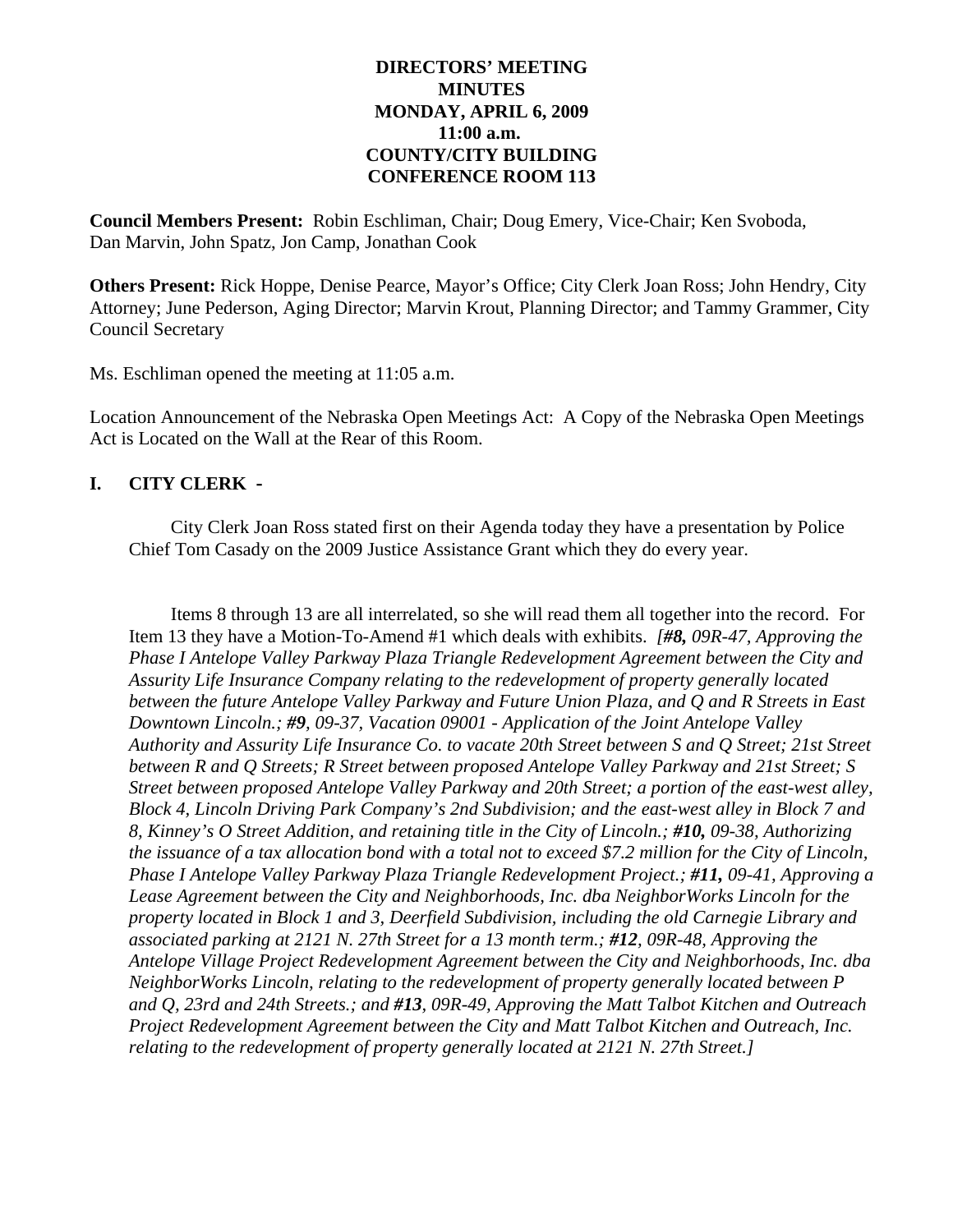Item 27, they have been asked to remove this item from the pending list for public hearing to be held on April  $20<sup>th</sup>$ . They will need a motion to remove it from pending for public hearing on April 20<sup>th</sup> and action on April 27<sup>th</sup>. *[#27, 09-20A, Annexation No. 08016 - Amending the Lincoln Corporate Limits Map by annexing approximately 137 acres south of West O Street in the vicinity of SW 48th Street.]*

Mr. Cook mentioned on Item 14 there may be some interest in putting this item on pending. There was discussion about 09-39 - to increase permit fees. Ms. Eschliman mentioned Item 25. Mr. Marvin stated to Rick Hoppe the question for Bruce Dart (Health Director) do they want to leave Item 25 on pending or not. Mr. Emery commented he thinks they should have this discussion at the meeting today. *[#14, 09-39, Amending Section 5.38.050 of the Lincoln Municipal Code to increase permit fees for motels, hotels, rooming, lodging, and apartment houses, and repealing Section 5.38.050 as hitherto existing.]*

#### **II. CORRESPONDENCE FROM THE MAYOR & DIRECTORS TO COUNCIL -**

#### **PRESENTATIONS: -**

June Pederson, Aging Director gave a presentation on Lincoln Area Agency on Aging Department objectives for 2009-2010. *[See Attachment 'A']* 

Marvin Krout, Planning Director gave a presentation on the Lincoln-Lancaster County Planning Department objectives for 2009-2010. *[See Attachment 'B']* 

#### **MAYOR -**

- **\***1. NEWS RELEASE RE: Mayor Presents 2008 Award of Excellence to Police Officer Cynthia Koenig-Warnke. - NO COMMENTS
- \*2. NEWS RELEASE RE: Census Workers Set To Canvass Community. NO COMMENTS
- \*3. NEWS RELEASE RE: Fair Housing Conference Planned For April in Lincoln. NO **COMMENTS**
- \*4. NEWS ADVISORY RE: Mayor Will Attend The Lincoln Police Department's Media Briefing on  $03/26/09$  at  $8:45$  a.m. at LPD, 575 South  $10<sup>th</sup>$  Street, To Announce How LPD Will Use Federal Byrne Memorial Justice Assistance Grant. - NO COMMENTS
- \*5. NEWS RELEASE RE: West Stanton To Be Renamed "Mike Scholl Street" To Honor Fallen Marine. - NO COMMENTS
- \*6. Response to question from Outcomes Pre-Council on March 23, 2009 submitted by Diane Gonzolas. - NO COMMENTS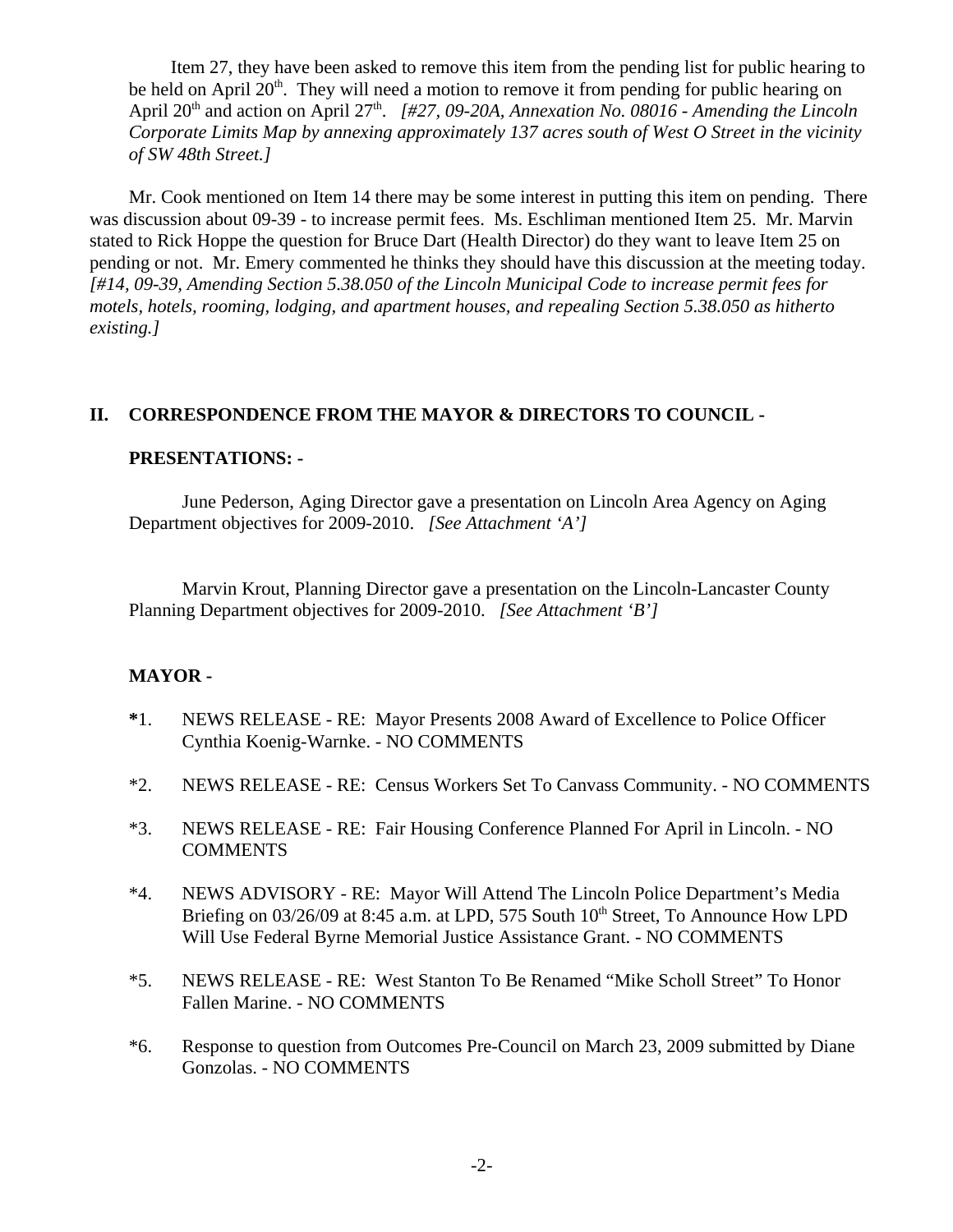- \*7. NEWS RELEASE RE: Community To Receive Increased Grant Funding For Public Safety. - NO COMMENTS
- \*8. Washington Report March 20, 2009. NO COMMENTS
- 9. NEWS ADVISORY RE: Mayor Beutler Will Announce City's Workforce Initiatives Funded By The American Recovery and Reinvestment Act at a News Conference on 04/01/09 at 1:30 p.m., at 555 South 10<sup>th</sup> Street. - NO COMMENTS
- 10. NEWS RELEASE RE: Partnership Between City and Attorney General To Create Sustainability Initiative. - NO COMMENTS
- 11. NEWS RELEASE -RE: Stimulus Funds To Create Jobs For Low-Income Youth. NO **COMMENTS**
- 12. NEWS ADVISORY RE: Mayor Beutler will hold a News Conference on 04/02/09 at 10:00 a.m. at the Center Park Garage to announce efforts to promote biking, physical activity and clean air. - NO COMMENTS
- 13. NEWS RELEASE RE: Mayor Cuts Ribbon For New Downtown Bike Corral. NO **COMMENTS**
- 14. NEWS ADVISORY RE: Lincoln Emergency Communications Center and Local Emergency Responders Will Conduct An Active Shooter Exercise on 04/03/09 from 9:00 a.m. to 1:00 p.m. at 3820 N.W. 46<sup>th</sup> Street. - NO COMMENTS
- 15. Washington Report March 27, 2009. NO COMMENTS

# **DIRECTORS: -**

## **BUILDING & SAFETY -**

\*1. Response to Mike Terrell - RE: The removal of campaign signs for Mr. John Haltom. - NO **COMMENTS** 

## **CITY LIBRARIES -**

 1. Bennett Martin Public Library to host bilingual "Prime Time Family Reading Time" starting on 04/04/09 - NEWS RELEASE - RE: Prime Time Reading Program Returns to Lincoln. - NO COMMENTS

## **FINANCE/BUDGET -**

- \*1. March Sales Tax Reports Reflecting January Activity: - - NO COMMENTS
	- a.) Actual compared to projected sales tax collections;
	- b.) Gross sales tax collections (with refunds added back in), 2003-2004 through 2008- 2009;
	- c.) Sales tax refunds, 2003-2004 through 2008-2009; and
	- d.) Net sales tax collections, 2003-2004 through 2008-2009.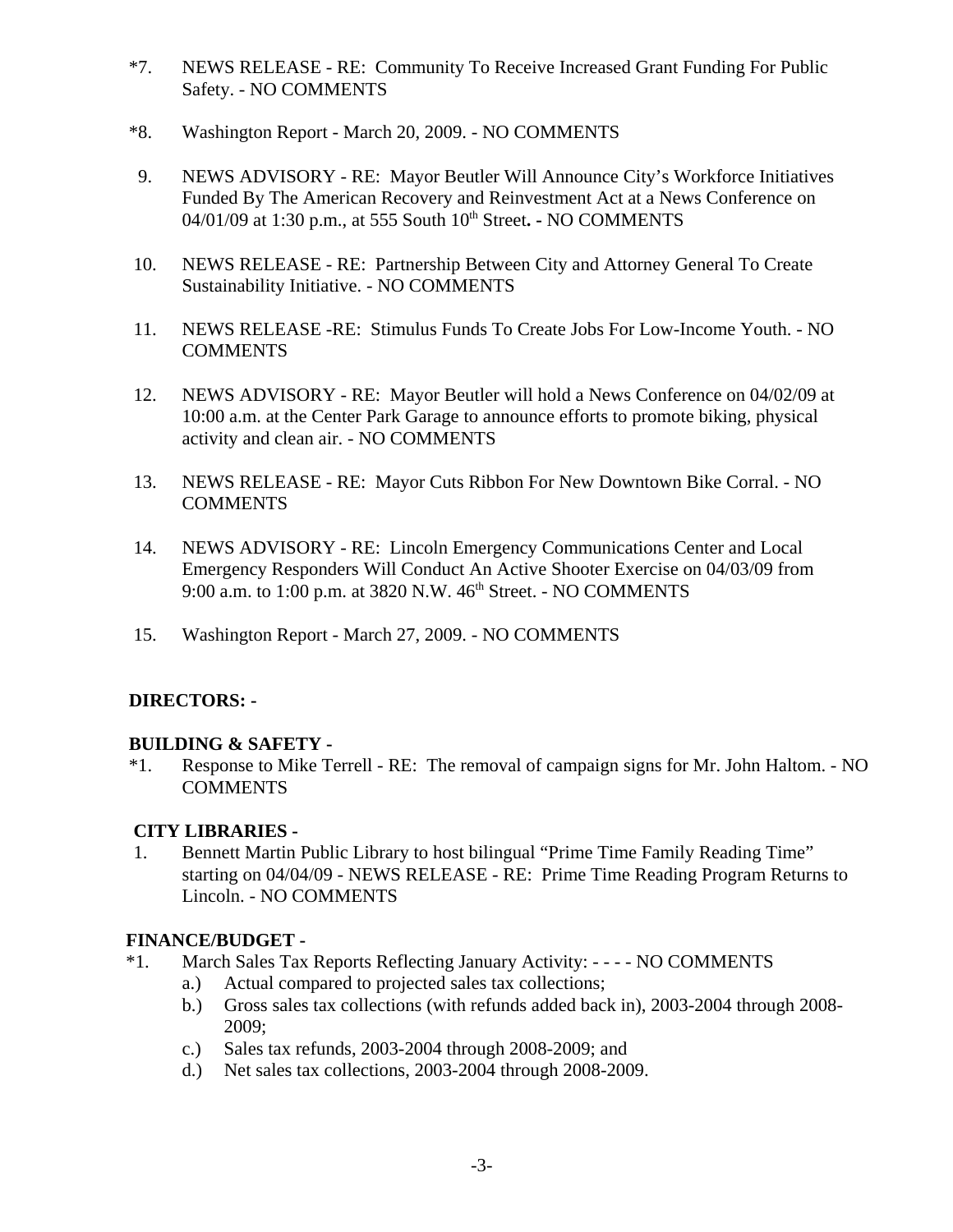#### **FINANCE/TREASURER -**

\*1. Monthly City Cash Report and Pledged Collateral Statement as of February 28, 2009. - NO **COMMENTS** 

#### **PLANNING -**

 1. The March 2009 Planning Department Newsletter has been posted to the planning web page. - NO COMMENTS

#### **PLANNING COMMISSION FINAL ACTION . . . . .**

- \*1. Special Permit #09003 On-Sale Alcohol 5800 Cornhusker Highway Resolution No. PC-01159. - NO COMMENTS
- \*2. Use Permit #105A Expansion of Commercial Floor Area No. 84<sup>th</sup> & Holdrege Streets -Resolution No. PC-01160. - NO COMMENTS

## **PUBLIC WORKS & UTILITIES** -

 1. Memo from Greg MacLean, Public Works & Utilities Director - RE: Assurity Redevelopment Agreement. - NO COMMENTS

## **III. COUNCIL RFI'S & CITIZENS CORRESPONDENCE TO INDIVIDUAL COUNCIL MEMBERS -**

**JON CAMP -** No Comments

#### **JONATHAN COOK** - No Comments

\*1. Letter from Carolyn & Dave Nelson - RE: Reasons to keep the South Branch Library open. - NO COMMENTS

## **DOUG EMERY -** No Comments

#### **ROBIN ESCHLIMAN -** No Comments

- \*1. Letter from Darrel & Isabel Diedrichs, retired RE: Requesting the Bethany Library be kept open. Possibly shorten the hours or open on fewer days. - NO COMMENTS
- \*2. Letter from Linda Rizbe RE: Reasons to keep the Bethany Library open, with background of Bethany Library use. - NO COMMENTS

## **DAN MARVIN -** No Comments

 1. The Arbor Day Foundation Recognizes 147 Utilities with Tree Line USA Honors. Lincoln Electric System honored. - NO COMMENTS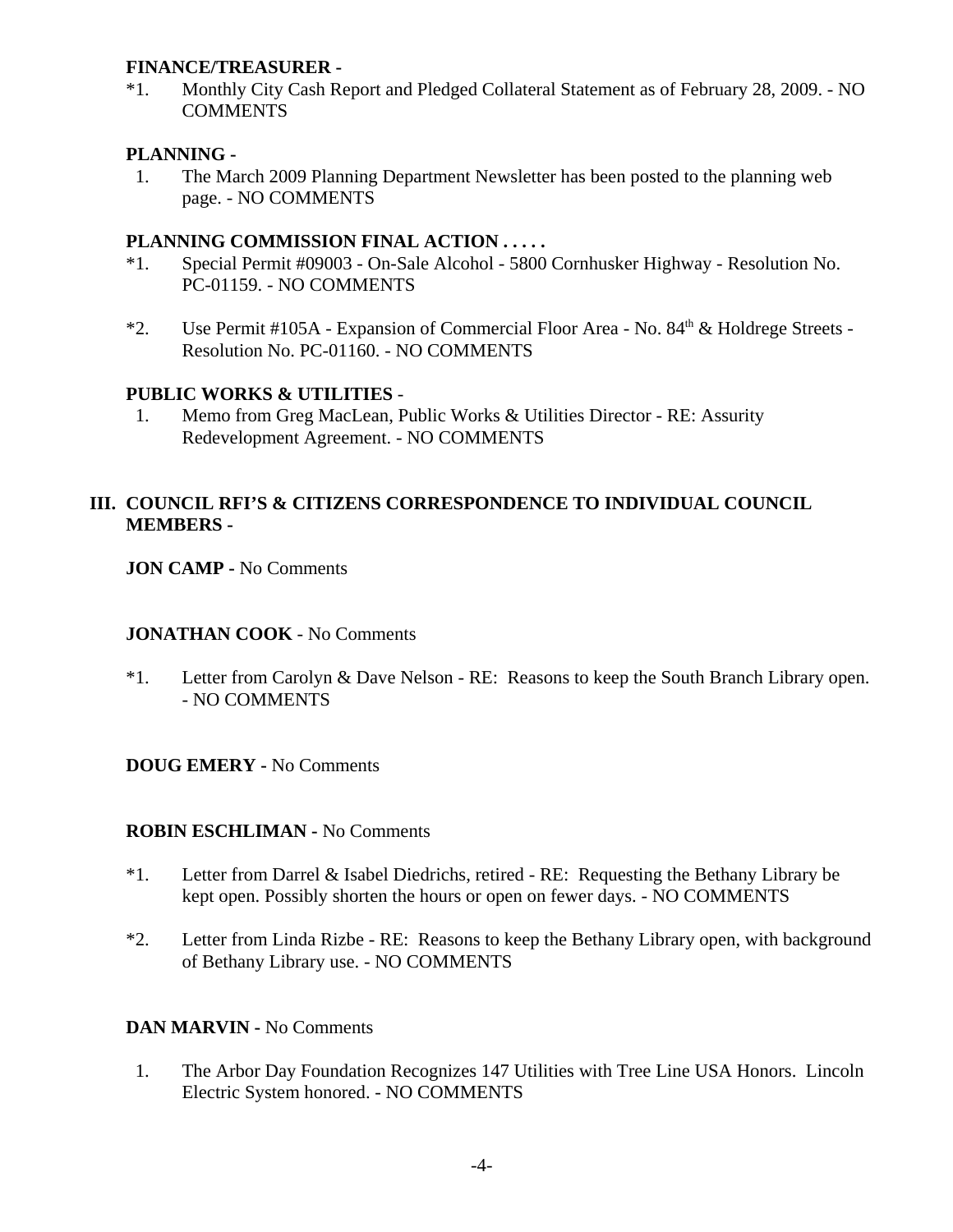#### **JOHN SPATZ -** No Comments

#### **KEN SVOBODA -** No Comments

\*1. Letter from Barb - RE: Requesting fund be provided for the Lincoln Municipal Bank and the Arts Programs. Attending the Municipal Band concerts since 1993, which are enjoyable for young and old alike. - NO COMMENTS

# **IV. CORRESPONDENCE FROM CITIZENS TO COUNCIL -**

- \*1. E-Mail from Melissa M. Mosier RE: Concerned with the possible closing of two Lincoln City Library branches. Consider all alternatives such as community members willing to staff the branches as volunteers. - NO COMMENTS
- \*2. E-Mail from Mark Terrell RE: Dr. John's campaign signs (Refer to response under Building & Safety). - NO COMMENTS
- \*3. E-Mail from Ardiss Cederholm RE: Do not cut funding to the Lincoln Arts Council, including the Lincoln Municipal Band which is largely attended and supported by the community. - NO COMMENTS
- \*4. Letter RE: Dangerous driving situations at some drive-in restaurants in Lincoln (Council members received individual letter). - NO COMMENTS
- 5. E-Mail from Wanda F. Maier RE: City Police set speed trap which has nothing to do with safety. - NO COMMENTS
- 6. E-Mail from Pat Tetreault RE: Do not close the Bethany and South Street Libraries and pools. Impacts people with the least the most and also impacts quality of life and neighborhoods. - NO COMMENTS
- 7. E-Mail from Janeen Ward RE: Do keep the South Branch Library open. Libraries are important to vibrant communities. - NO COMMENTS
- 8. E-Mail from Michael Loll RE: Reasons to keep the Bethany Library open. Interesting we can spend millions on a new jail and on researching a downtown convention center but think of closing community libraries. - NO COMMENTS
- 9. Telephone message from Jeff Klintberg RE: Support the Lincoln Municipal Band funding, or if possible increase funding. - NO COMMENTS
- 10. E-Mail from James L. Ferguson RE: All citizens should return to and share the principles of our nation's foundation. - NO COMMENTS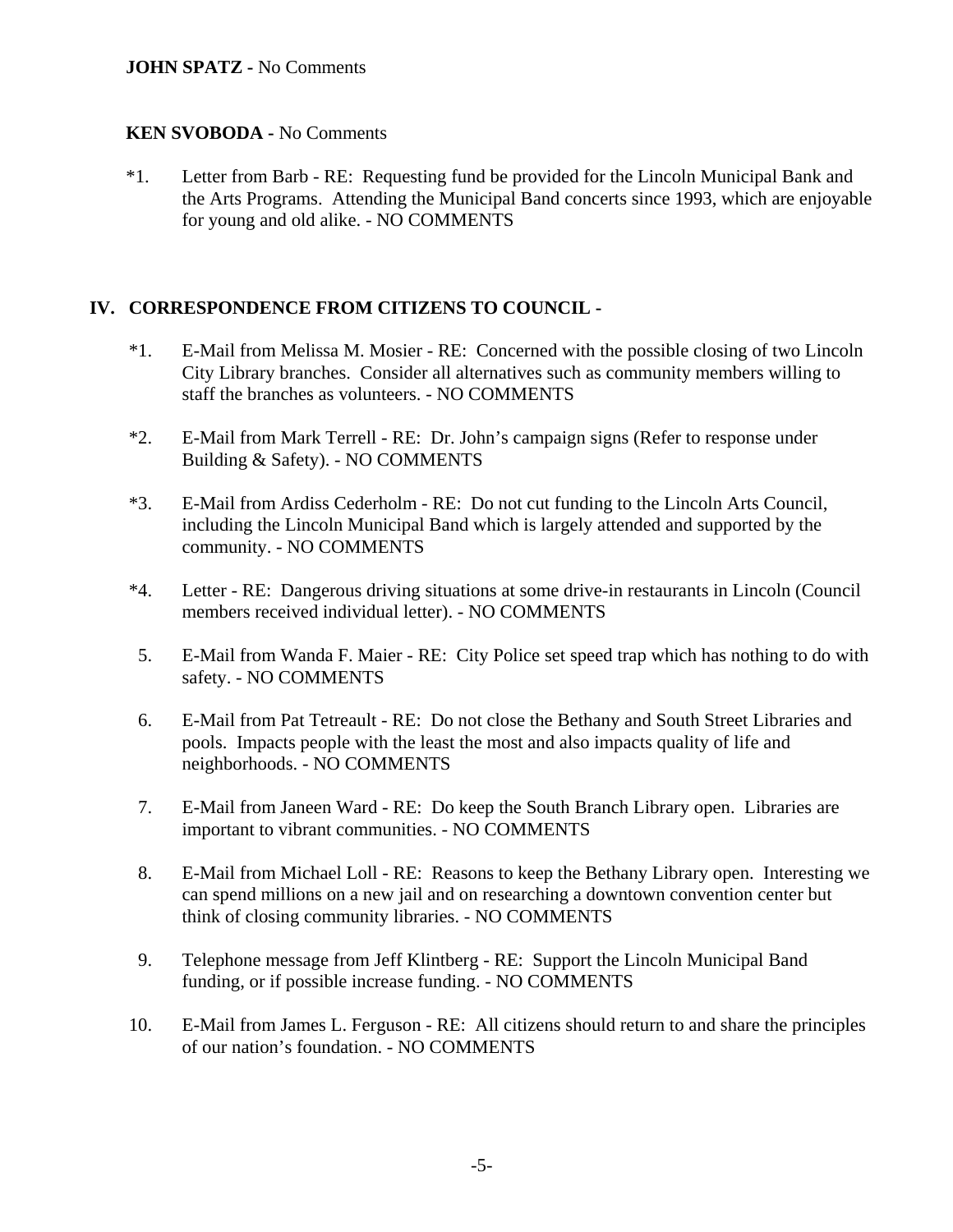- 11. E-Mail from Josh Hayes RE: Do not close Bethany Library. Used frequently and if destroyed would affect everyone in the City. - NO COMMENTS
- 12. E-Mail from Ben Ferguson RE: Return to many of our nation's principles which have been forgotten, ignored, or dismissed. - NO COMMENTS
- 13. Letter from Jack Mulligan, SWT Energy, Inc. RE: Solar and wind applications for energy production. - NO COMMENTS
- 14. Letter from Carol Zanetti RE: Please find a way not to close the South Branch and Bethany Libraries. With families feeling the economic crunch the South Branch serves a diverse segment of our community (Council member received individual letter on 04/02/09). - NO COMMENTS

# **ADDENDUM - (For April 6th)**

**I. CITY CLERK -** None

# **II. CORRESPONDENCE FROM THE MAYOR & DIRECTORS TO COUNCIL** -

# **MAYOR -**

- 1. NEWS ADVISORY RE: Mayor Beutler's Public Schedule Week of April 4 through April 10, 2009 - Schedule subject to change. - NO COMMENTS
- 2. NEWS RELEASE RE: Mayor's Statement On NSAA Decision To Move State Volleyball. - NO COMMENTS
- 3. NEWS ADVISORY RE: Mayor Beutler and the University of Nebraska Athletic Department will announce plans for the Fourth of July weekend at a News Conference at 11:00 a.m. TODAY, 04/06/09 at Level 6 of West Memorial Stadium. - NO COMMENTS

## **DIRECTORS -** None

# **III. COUNCIL RFI'S & CITIZENS CORRESPONDENCE TO INDIVIDUAL COUNCIL MEMBERS -** None

# **IV. CORRESPONDENCE FROM CITIZENS TO COUNCIL -** None

[End of Addendum]

## **V. MEETING ADJOURNED - Approximately at 11:55 a.m.**

# **\*HELD OVER FROM MARCH 30, 2009.**

dm040609/tjg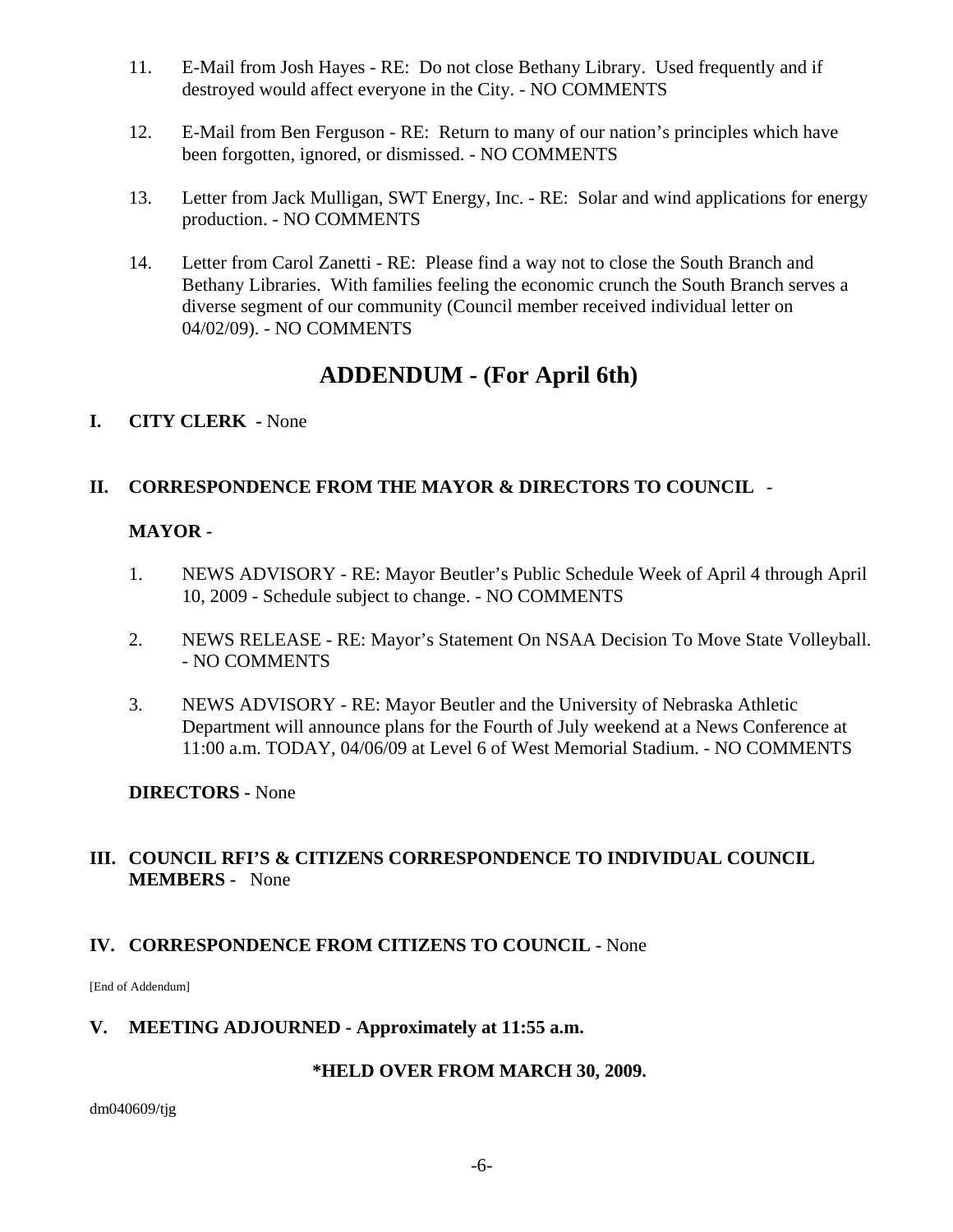Attachmer

# Objectives 2009-10 Lincoln Area Agency on Aging **City Council Presentation 4-6-09**

Are there interpretations of law (federal regulations, state statute, City Charter 1. provisions or ordinances, Mayor's executive orders, or the department's published administrative procedures) that impact the provision of your Department's services and that need further clarification and/or review?

The Seniors Foundation exists for the sole purpose of obtaining and managing resources that support the work of the Lincoln Area Agency on Aging. Like Parks and Libraries, LAAA also believes that the agreement between the Seniors Foundation and LAAA needs improved formalization. The Foundation Board is hard at work on making this clarification.

LAAA job classifications, created before my tenure, identify too many staff as Aging Specialists. This causes significant challenges when a licensed, masters degree social worker in the job classification Aging Specialist III is bumped into a position that also carries that classification, but performs work in a completely different area that does not require social work training. This is even more difficult when this happens in the reverse. It is in the Agency's interest to refine these classifications.

#### What should be changed or modified in your Department to better provide current  $\overline{2}$ . services and which do not require additional financial resources?

The Central Kitchen, located in the Downtown ActivAge Center at 1005 "O" Street, creates 325-350 meals each weekday for ActivAge Centers in Lincoln and Lancaster County. Marketing efforts could encourage additional participation, especially at the Downtown Center. Currently we serve a number of under age 60 downtown workers who eat regularly at the Center. Many work in nearby agencies and companies. Adding additional diners at \$6 per meal would add to our revenue. The Central Kitchen also has capabilities for limited catering beyond services available to meetings held by divisions of the Agency. Concerns regarding inappropriate competition with local restaurants have prevented increased marketing The closing of Kuhl's restaurant leaves a gap in the downtown area providing a potential opportunity for the Central Kitchen.

Data governance is all organizations is critical. LAAA's 133 FTE's serve 8 counties and more than 12,000 age sixty and older people on any given day. The need to be able to obtain accurate data regarding the demographics of those we serve along with the specific services provides is critical to continued funding from all sources. A process to develop a coordinated data organization process is underway at the Agency to provide this integrated system.

The LAAA website is the expected to be the most utilized information and referral option for the computer savvy younger elders and their children. If LAAA were more easily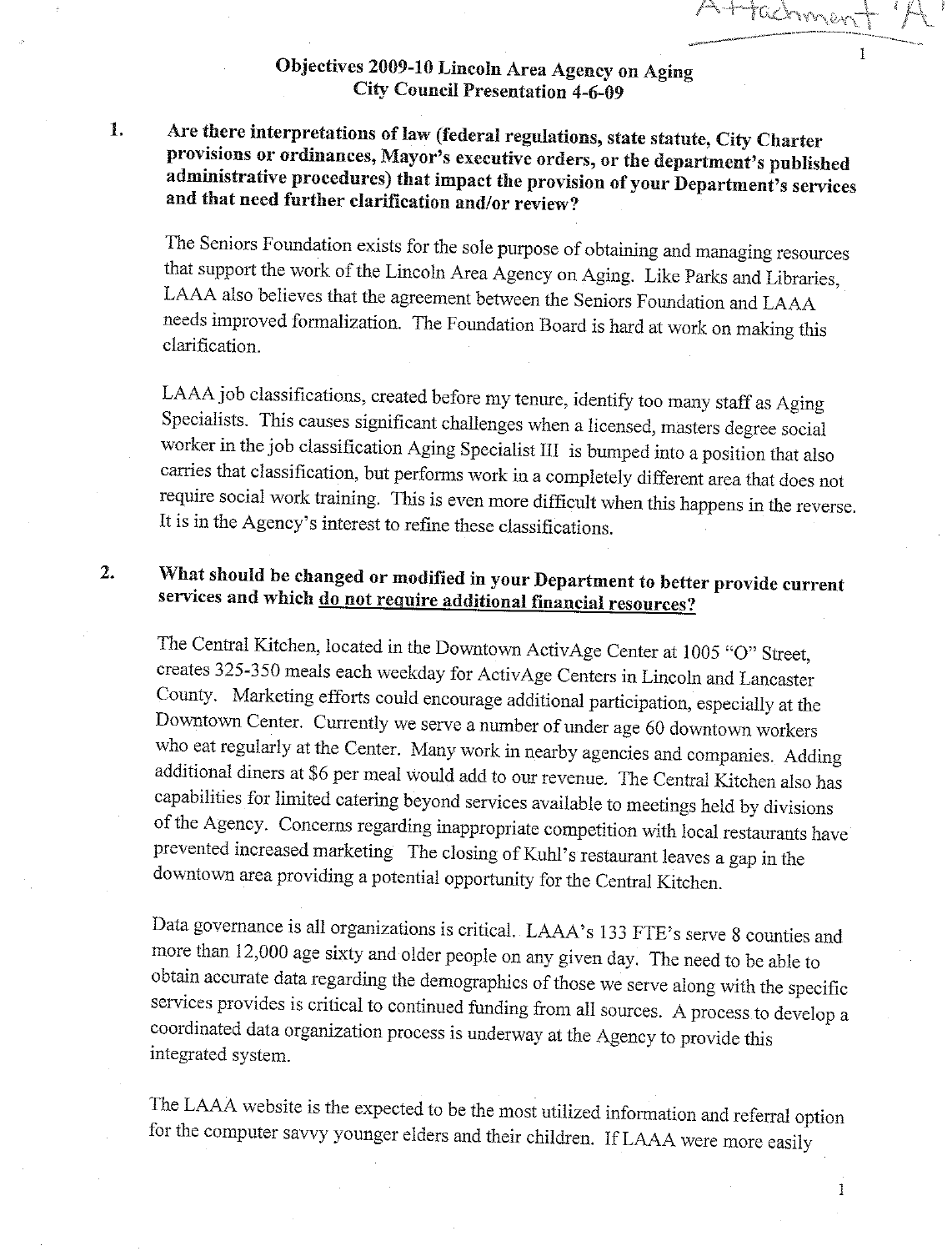visible on the city website, this most cost effective service could be used even more widely. If LAAA could be listed as a department like others, access could be enhanced. The success of the Chief Casady's blog led to staff suggestions that this might be an opportunity to reach younger, more internet connected adults who are seeking information about services for their parents and, at some point for themselves.

The Lincoln Building, now in year six of a ten-year lease, was designed for expansion to accommodate the increased need for services to a 60+ population that will double between the 2000 census and 2020. City budget cuts have reduced Agency staff by more than 19 FTE's since 2004 and the expensive Lincoln Building is now significantly under utilized. To meet the 91% budget expectations, LAAA must either reduce staff and programs by five to six additional staff members or determine how to reduce the cost of unneeded overhead. This discussion is ongoing.

# What should be changed or modified in your Department to better provide current services and which do require additional financial resources?

 $3.$ 

Increased growth in the numbers of persons who are eligible for services have not been met by corresponding capacity within LAAA. Increased direct service staff in all areas is needed to reduce the waiting lists of clients requesting services. Staffing for case management has not kept pace with the demand. Previous strategic plans set the Agency on a course of adding a case manager every other year. This has not been done and a waiting list for services exists and will grow. Case aides have been utilized as a less costly assist to provide services that can be done by persons without social work degrees and licenses. Even those have been added on a limited basis and are generally on the list as the first to go.

Expansion of the Financial Counseling component of the LIFE office is critical. Older adults are struggling with financial challenges that will be made more difficult due to the economic recession. Calls are increasing asking for advice related to debt problems, specifically health care costs and credit card debt, generally incurred due to health care expenses. Older adults are finding their retirement savings have deteriorated in the financial recession and it is necessary to return to work in full or part-time positions. This program could benefit the older adult community as a whole by expanding their ability to serve this growing community of elders who believed they were secure and have found their retirement years changed beyond their wildest imaginations.

Related to #2, last paragraph: It is in the interest of the work of the Agency to consider locating all divisions in a central campus. Administrative offices are located in the Lincoln Building, The adjacent Downtown ActivAge Center houses the LIFE office, Lifetime Health staff, the fitness center and twice a week medical clinic. Parking is challenging for the clients we serve on site and many are reluctant to drive downtown to obtain services or participate in programs located there. We have several small ActivAge Centers that are not in optimum accessible locations. The rural transit program,

 $\overline{c}$ 

 $\overline{2}$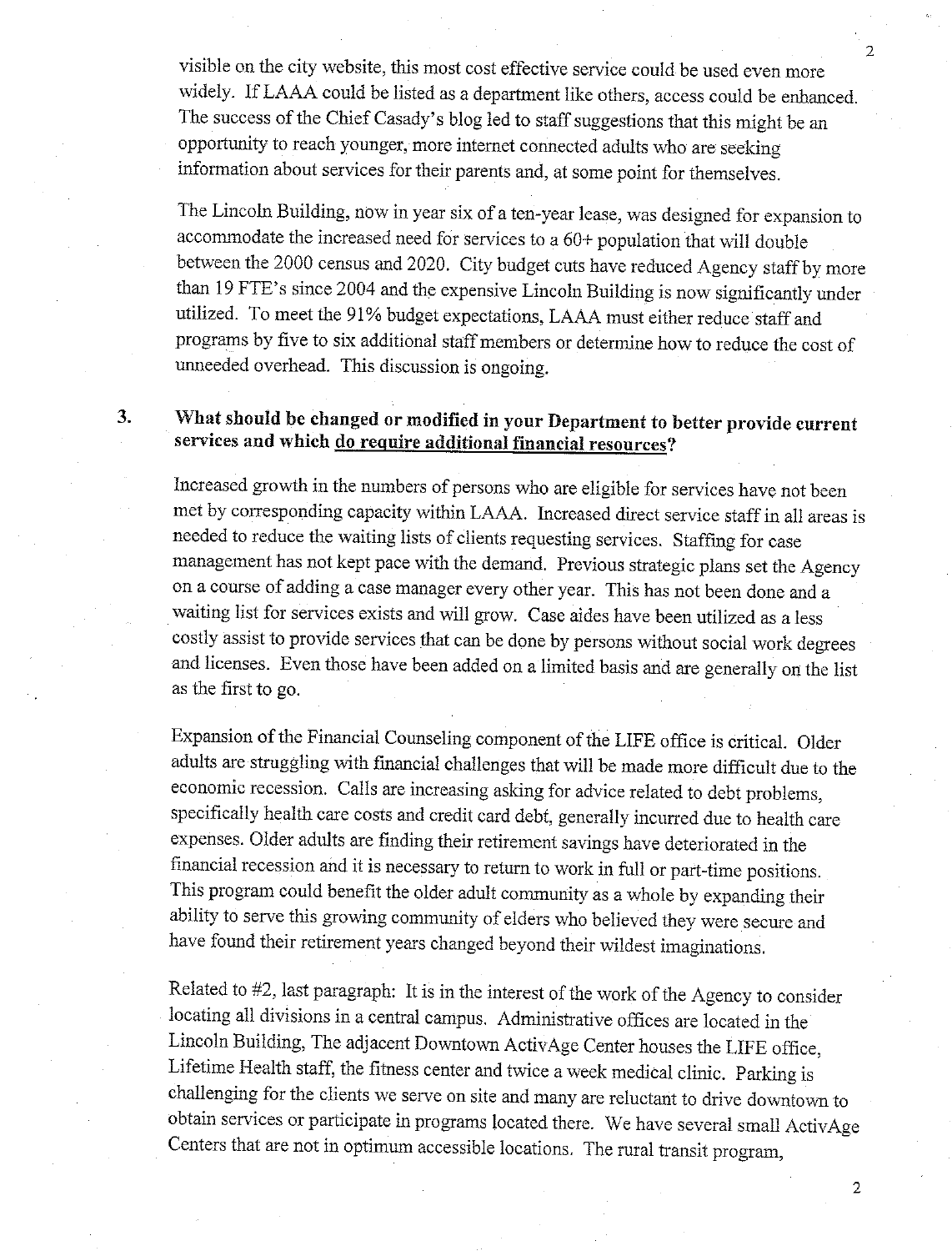ActivAge Center transportation program and Handyman are housed at Trabert Hall at 11<sup>th</sup> and South and. A common campus, on a single floor, with room for the Lincoln based staff and the option for a larger, combined ActivAge Center would serve the needs of our clients more appropriately.

#### If you had to discontinue at least one current program or service, what would it be 4. and for what reason?

For several years, LAAA's Community and Activities Services Division has sponsored a program called Travelogue. It has been a gateway program, bringing in people that generally have not yet used our services. We use one of the local theatres, charge a fee set at the beginning of the program year and utilize the introduction and the exiting area to promote Agency programs. We have seen a decline in attendance and, although we've had travel companies sponsor, it no longer breaks even. We plan to discontinue this for FY09-10.

LAAA programs that fell into Tier 3 of Healthy and Productive People are:

Home Delivered Meals: This is a top tier service in the list of mandated services found in the Older Americans Act. It is prioritized before congregate meals because of the national goal of keeping people in their homes. Tabitha began providing home delivered meals in 1967, several years before LAAA was created. As the Older Americans Act specifically states there should be no duplication of effort, the Agency contracted with Tabitha to supplement the cost of meals for those over age 60. In the process, the increased funding was used to improve the nutritional content of the meal by the addition of milk. This essential meal component heretofore had not been included.

Volunteer Services: This program consists of three programs - Retired Senior Volunteer Program (RSVP), Senior Companion Program (SCP) and Foster Grandparent Program (FGP). All are federal programs of the National Corporation for Community Service and directly benefit the City of Lincoln and Lancaster County.

RSVP works with older adults to match them with volunteer activities that utilize their years of skills and meet their interests. This program offers a modest reimbursement for mileage and importantly, liability coverage while they are in their volunteer capacity. Of the 600+ volunteers in this county, 140 serve in government placements and contribute 129,000 hours annually. The DMV utilizes RSVP Volunteers to direct and assist persons applying and renewing motor vehicle licenses.

Senior Companion provides a stipend of \$2.65 per hour and mileage so that a home bound older person has social contact and modest assistance with household needs. This too, is part of the goal of allowing people to stay in their home as long as possible. They provided 26,295 hours of service in the previous fiscal year.

 $\overline{3}$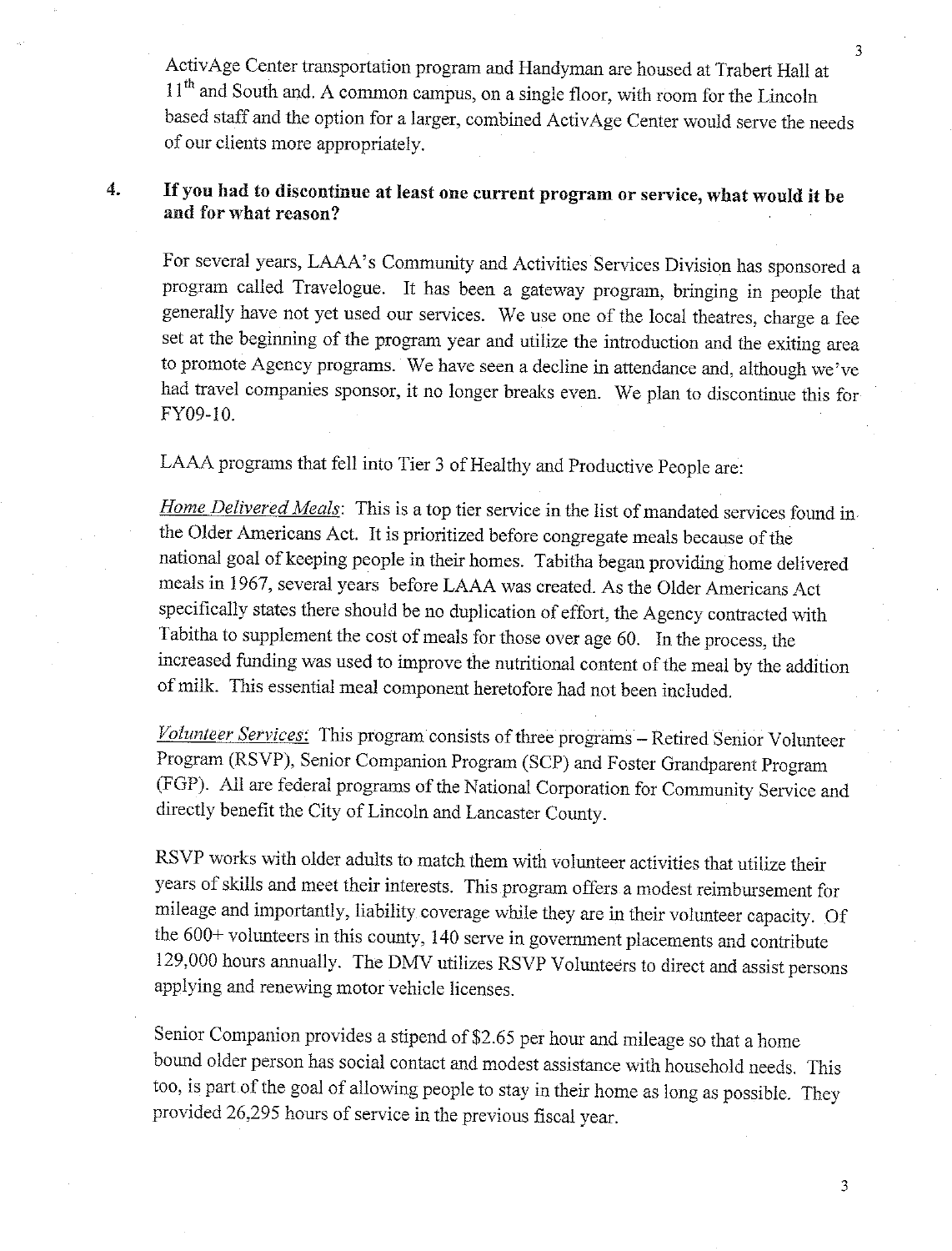Foster Grandparents also receive a stipend and mileage and work with individual students in 22 public and parochial schools, head start programs and non-profit child care. They contributed 28,500 hours last FY.

The City of Lincoln General Fund provides 58% of the funding for these three programs with 42% coming from other sources. At this point, the LAAA city budget decrease can be accomplished without losing these three valuable programs. The total volunteer working hours are the equivalent of \$2.8M.

#### What new services do you think your department should provide and for what  $5.$ reason?

The increasing challenge of waiting lists for LIFE office services must be addressed. Additional staff must be a priority.

Restore Saturday hours to the Downtown ActivAge Center. Before 07-08 cuts were implemented, the DTAC served 60 to 70 participants each Saturday. These came from other centers that are only open weekdays, as well as people who live in the downtown area and were served a hot meal. Those who participated feel a significant loss.

#### With respect to any of the above questions, have you explored, or has your staff 6. explored best management practices elsewhere in the country?

Although there are no national certification opportunities for Area Agencies on Aging as an entity, our Information and Referral Program is nationally based and must be recertified annually.

LAAA maintains membership in the important national and state organizations that support the profession. The Director will be one of 20 people attending (at their expense) a two day workshop May 14-16 sponsored by the National Association of Area Agencies on Aging, the Scripps Gerontology Center and the Administration on Aging. Topics are of national and Agency interest.

LAAA continues to be a leader in nutrition program innovations and has been instrumental in developing coupon or voucher programs in our multi-county areas that cannot support independent centers with kitchens.

The LIFE office is recognized throughout the state for innovative practices. In collaboration with Lancaster County Emergency Services and IS, a Special Needs Disaster Registry has been created to assist first responders locate elderly and disabled persons who cannot assist themselves. Although there are others in the country, this is the first in Nebraska.

7.

With respect to responses provided in 1 through 3 and 5 above, what do you want to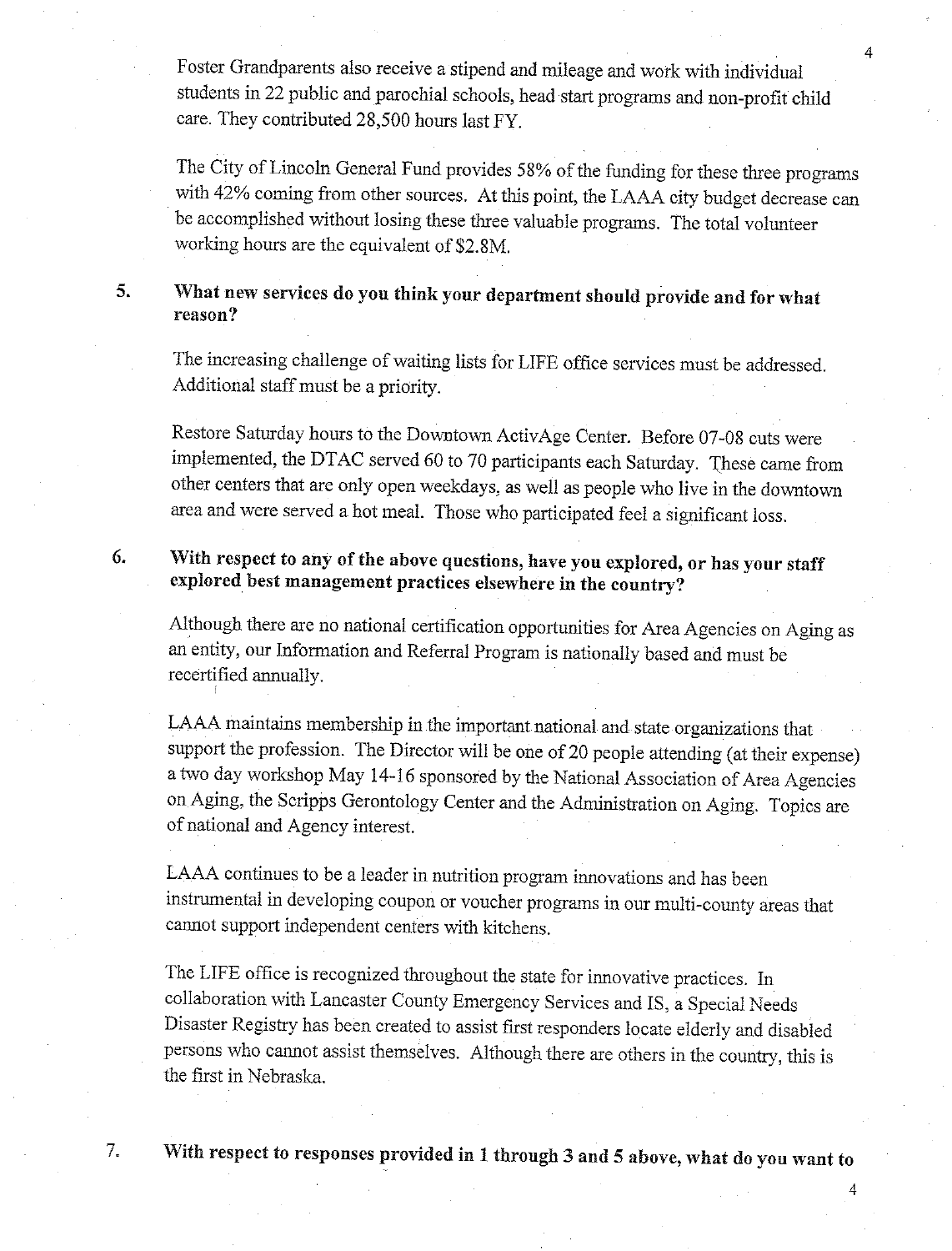accomplish in budget year 2009-2010 (list in priority order with number 1 being the highest priority)? Please consider the City wide outcomes and goals in your response.

Position the Agency to be ready to utilize any opportunity regarding program funding resulting from the economic stimulus passed by Congress and, less likely, increased funding from the Unicameral. (Healthy and Productive People, Goals 2, Support active Living; Goal 3, Support Vulnerable People; Goal 6, Promote self-sufficiency.)

Review and anticipate expansion of the financial counseling, legal staff and workforce development programs to assist the growing number of low-income older adults struggling with the effects of the economic downturn. This could include utilizing retired lawyers for pro-bono individual counseling, retired business members to provide job counseling and teach needed computer and clerical skill classes. (Healthy and Productive People, Goal 3, Support vulnerable populations; Goal 6, Promote selfsufficiency)

Consolidate the staff of two large buildings into one, (Healthy and Productive People: If we cannot accomplish this cost savings, we will have six fewer staff to insure healthy and productive people.)

Increase visibility of the LAAA website. Work with CIC and Mayor's office to create drop-down access to the LAAA website like other departments in addition to the keyword access. The more consumers use this inexpensive, easy to use information, the less staff time is needed to respond to questions and provide answers.

8. How can other departments contribute to the goals you have prioritized in number 7 above?

- City Attorney's office (lease issues)  $\bullet$
- Urban Development possible buildings and funding opportunities, best use for Downtown Center and Lincoln Building
- Building and Safety codes we may need to keep in mind
- Health, Parks and Recreation Challenges and successes they have had with their buildings
- Public Building Commission Ideas regarding the campus concept and opinions on Downtown Center.

 $\overline{5}$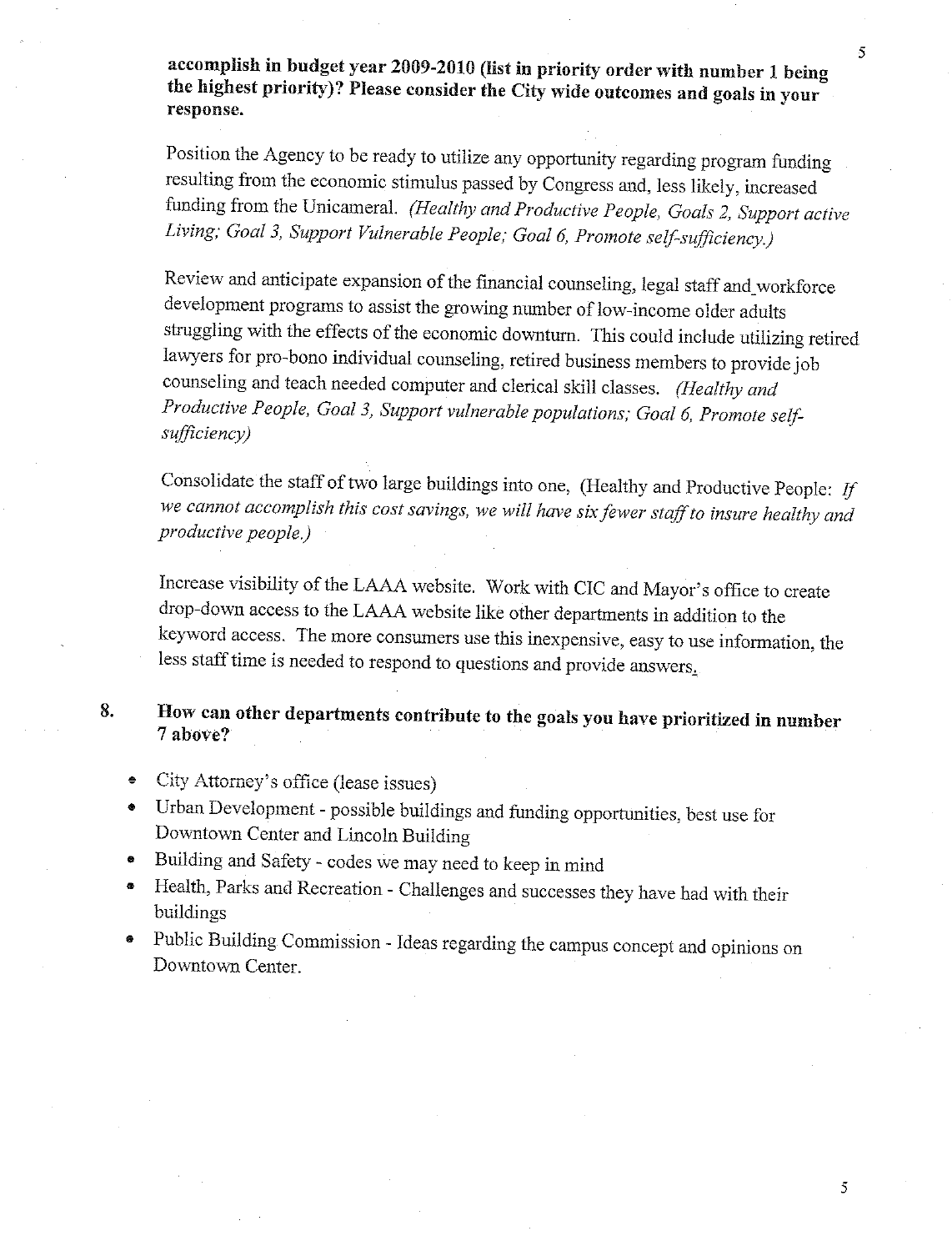# Objectives 2009-10 for the Planning Department

1. Are there interpretations of law (federal regulations, state statute, City Charter provisions or ordinances, Mayor's executive orders, or the department's published administrative procedures) that impact the provision of your Department's services and that need further clarification and/or review?

- Delegate waivers of zoning standards to the Planning Commission. Currently, state statutes suggest that only two bodies can "amend, modify, or waive" the lot and area standards specified in the City's zoning ordinance: the City Council, and for a narrowly prescribed area, the Board of Zoning Appeals. That language is mirrored in the City Charter.

The Board of Zoning Appeals is strictly limited in its authority to grant "variances" to situations where the property in question is "peculiar, exceptional, and unusual" in character from other properties with the same standards. Over the years, this provision has been interpreted more and less strictly, and for the past decade, more strictly. In the meantime, waivers of lot and area standards through use permits and special permits and PUDs have become almost commonplace. A more streamlined review of these items would allow for this role to be delegated to the Planning Commission, with appeals to Council.

# 2. What should be changed or modified in your Department to better provide current services and which do not require additional financial resources?

- Digital Submittals and Reviews. One project currently underway, which did require modest funding for consultant assistance, will provide the Planning Department, other departments and agencies, and applicants the ability to electronically send and review plat maps and site plans and other graphics that are typically submitted with development applications. This will eliminate the need for the applicant to print and deliver 30 copies of large-scale drawings, then deliver them to staff, who in turn must fold and mail them to reviewing agencies, who then fold and mail their redlined copies back. E-mailing this information around will save a great amount of time and cost to applicants and staff, and allow the applicants to view comments online, immediately (via web portal).

- Code amendments. Despite our considerable efforts over the past several years to clarify and rewrite provisions in the City's zoning and subdivision ordinances and design standards, there is still a great deal of work to do. We have a list of over 200 needed text amendments. With the current reduced caseload, we are able to continue working on various amendments, and will continue to do so with available staff. We are currently working on the sign provisions and subdivision amendments. Another project underway will produce a new, simpler classification system for land uses, and give us the opportunity to look at reducing the number of special permits and making the use permit review an administrative process in some cases. Our concern is that if the Council reduces our staffing level in the next budget, and the caseload begins to rise again, we will not be able to continue with these kinds of efforts.

# 3. What should be changed or modified in your Department to better provide current services and which do require additional financial resources?

- Integrated databases. It takes a great deal of time for staff to fully research all of the maps, ordinances, permits, and agreements to understand how all local regulations and public improvements can potentially impact a tract of land for development purposes. This information is located in a variety of databases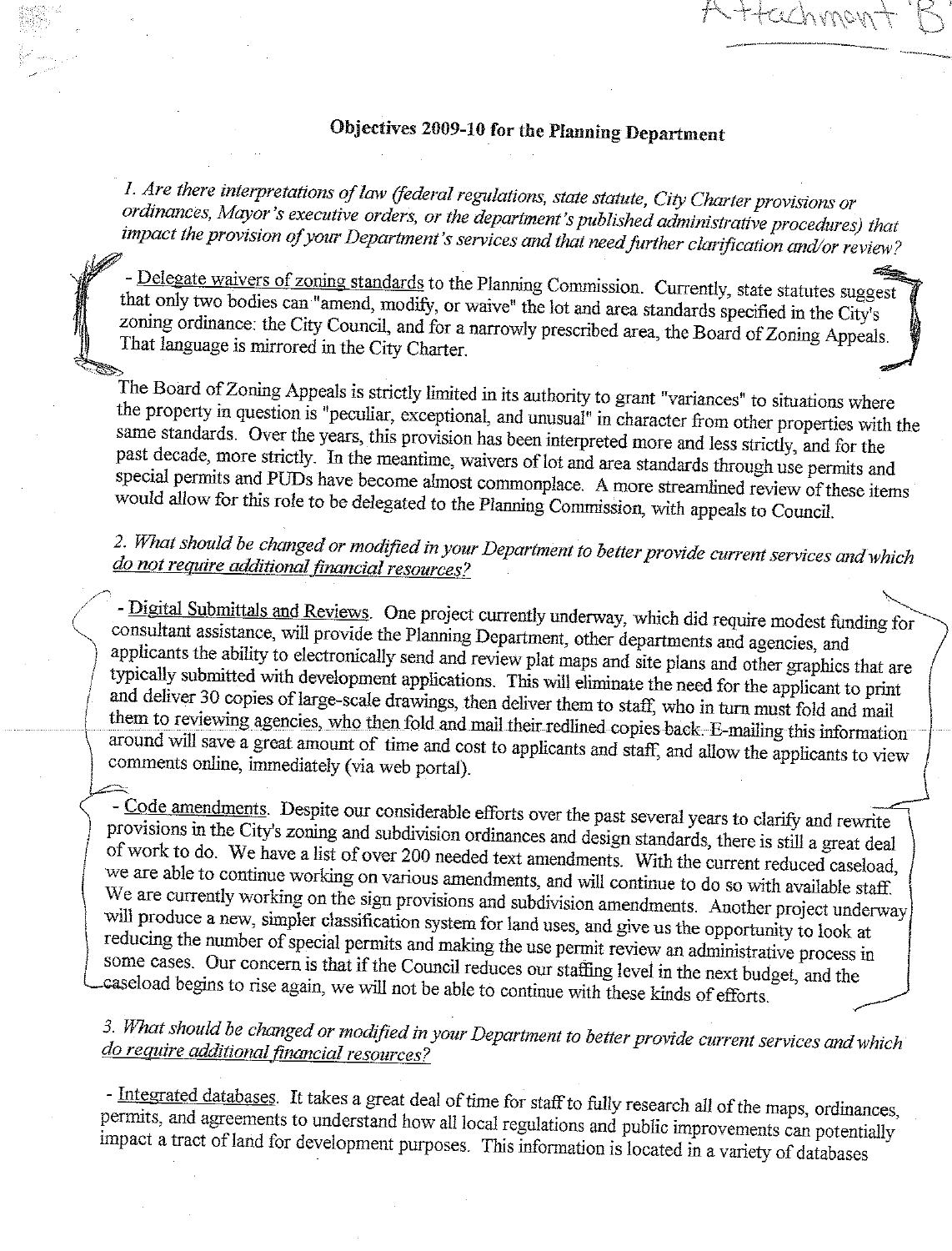residing in many departments. Only some of this information is available online, so it takes even longer for someone outside government to assemble. Staff and public both could benefit from a "virtual onestop center" with this information integrated and geo-coded. This would take a major effort by staff with technical skills beyond the level in the Planning Department today.

- Citywide Urban Design Plan. Omaha by Design is a private non-profit organization, established and sustained primarily with corporate donations to work toward improving that city's appearance and sense of identity. This group contracted with a consultant several years ago to develop a citywide set of strategies which has been the touchstone for subsequent efforts by city government and the private sector in partnership to encourage public art, revitalize older neighborhoods, and improve streetscapes and building design standards. They understand that the visual/physical environment of their city will have a big impact on their ability to attract and retain quality jobs and job-holders. Here in Lincoln, we are fortunate to have had a head-start on Omaha, with a strong physical identity built on features such as the Capitol and environs, Haymarket, historic neighborhoods, our universities and old university towns, a strong tree canopy over the city, and a clear delineation between city and country. We have more recently developed a number of smaller-scale "big ideas" such as Antelope Valley and the West Haymarket project, and the Vision 2015 bundled these projects together into an action plan that they are spearheading. But no one has taken a community-wide design of how to improve the physical/aesthetic character and image both for residents and visitors, as has been done for Omaha and other communities.

# 4. If you had to discontinue at least one current program or service, what would it be and for what reason?

- Forgo aspects of the Comprehensive Plan annual review. The adoption of the Plan in 2002 incorporated the idea of an annual review to monitor progress in meeting its goals and objectives, and to keep this document refreshed. However, an annual review is not required by federal regulations or state statutes or city charter, as are many of our other activities. As part of the annual review, we solicit amendment proposals from the public, prepare annual reports on lot supply and housing demand - which is valuable to developers and helps determine how to "size" the Capital Improvement Program, and publish a "Community Indicators" report on what progress is being made to achieve goals in the Plan.

- Reduce scope of zoning and design review. If further staff reductions required Planning to reduce the current level of effort in Development Review, we first would look to eliminating some of the more timeconsuming special requirements in the zoning ordinance today. We are already exploring the possibility of reducing lot area and yard requirements to encourage development of new subdivisions without the requirement for waiving standards through CUPs or PUDs. And we are looking at the possibility of converting the use permit approval to an administrative process, and converting some uses that are only allowed by Special Permit to allowed conditionally, without hearings.

This will help us live with current staff if the caseload returns to previous levels. But if further reduced in staffing, we would need to look at further simplifications that would have more of an impact on the public in terms of giving them a voice on land use. These might include such as the review of alcohol sales in commercial areas, child care centers in residential zones by Special Permit, or use permit requirements in the newer zoning districts. We might suggest consolidating zoning districts, so there is less need to rezone property from one district to another. Or we might need to cut back on carrying out the variety of design reviews now directed by City ordinance. The department works through the Urban Design Committee today to review City funded and assisted projects, and is assigned to review building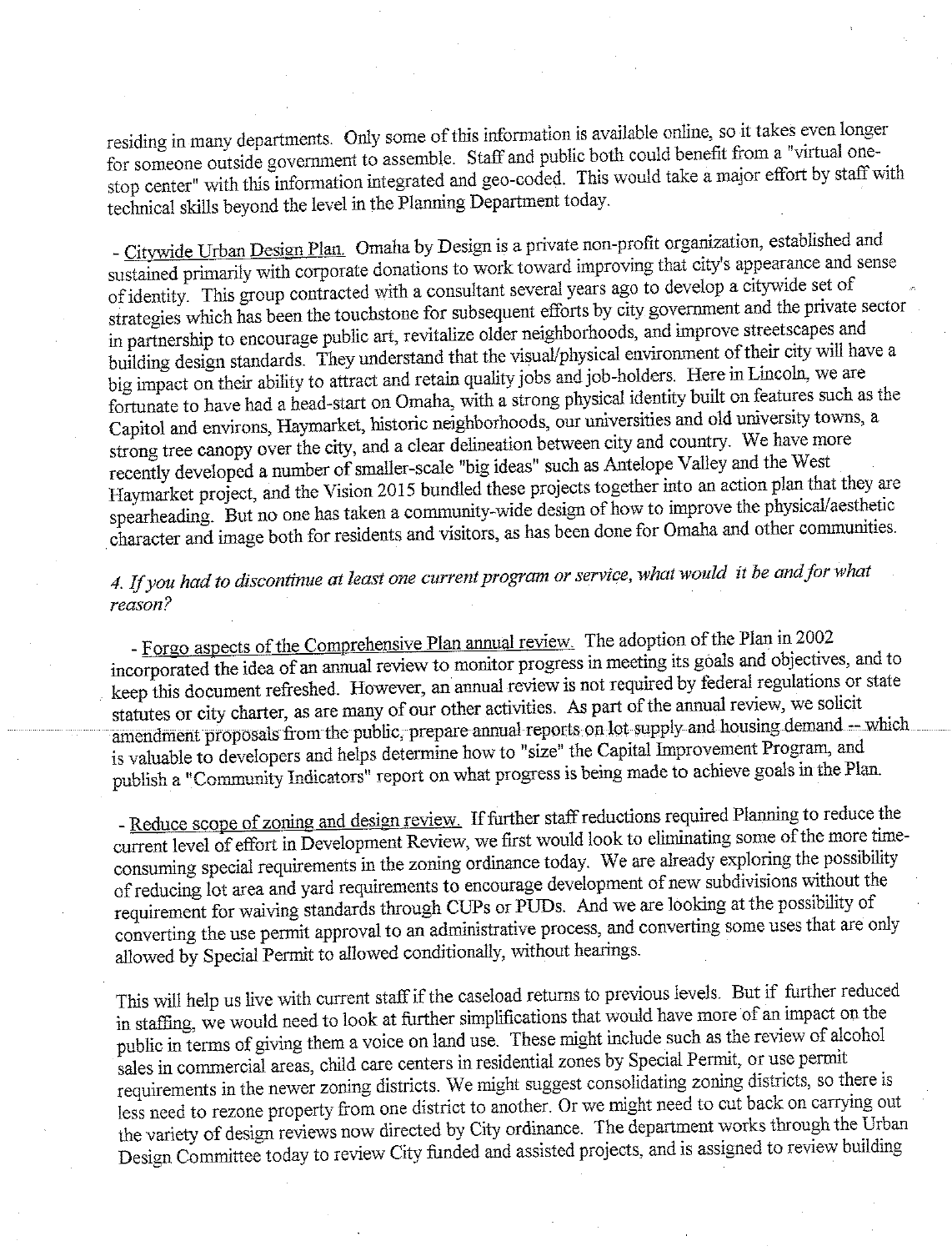permits in certain areas of the city as meeting adopted design standards.

5. What new services do you think your department should provide and for what reason? (see responses to 2 and 3 above)

6. With respect to any of the above questions, have you explored, or has your staff explored best management practices elsewhere in the country? The Planning Department instigated the audit of the City's development review processes by management consultant Paul Zucker, three years ago. We belong to the American Planning Association, which publishes a variety of books and periodicals on best practices. I occasionally review websites of other Planning Departments to keep in touch with issues being addressed and what information is being provided to the public. We have done occasional surveys of peer agencies to compare our budgets, and to collect information on how they have addressed policy and technical questions, such as re-naming streets, defining congestion, or formatting their zoning ordinance. We are in regular touch with Omaha's planning department and had one recent story-sharing session with them. In the past, we have brought in consultants to speak to the department and Planning Commission on issues like retail market trends or conduct a workshop on project management. In the past, we have been able to send planners occasionally to conferences out of the state, for continuing education and networking opportunities; more recently, these have been limited to mostly in-state opportunities.

7. With respect to responses provided in 1 through 3 and 5 above, what do you want to accomplish in budget year 2009-2010 (list in priority order with number 1 being the highest priority)? Please consider the Citywide outcomes and goals in your response.

a) Meet/exceed goals for efficient and predictable service (under Citywide outcome area of economic development) in review of development applications. Particularly in this difficult economic time, meeting this goal is key to the department's mission to "promote and facilitate efficient and high quality development." As part of meeting this goal, the Planning Department will continue to pursue code amendments as staff resources allow, as described in the response to question #2 above -- to clarify language, simplify processes, and reduce processing time.

b) Initiate the major update of the Comprehensive Plan/Long Range Transportation Plan. This document is required to be completed by the end of 2011, 5 years since the last major update, for the City and County to remain eligible for federal transportation funds. It is also an important document that drives priorities on capital improvements and private investment decisions, which promotes "economic opportunity<sup>"</sup>.

c) Complete preparation of a Congestion Management Process early in 2010. This document also is mandated by federal transportation department regulations. It will document current efforts and future strategies to monitor and alleviate traffic congestion that is recurring and incident-based. This is a key element in achieving the outcome of "effective transportation."

d) Virtual one-stop center for parcel information as described in response to question #3 above.

8. How can other departments contribute to the goals you have prioritized in number 7 above? The Planning Department relies greatly on the assistance of many different departments and agencies in reviewing development applications and preparing new plans, policies, and regulations as needed. We all